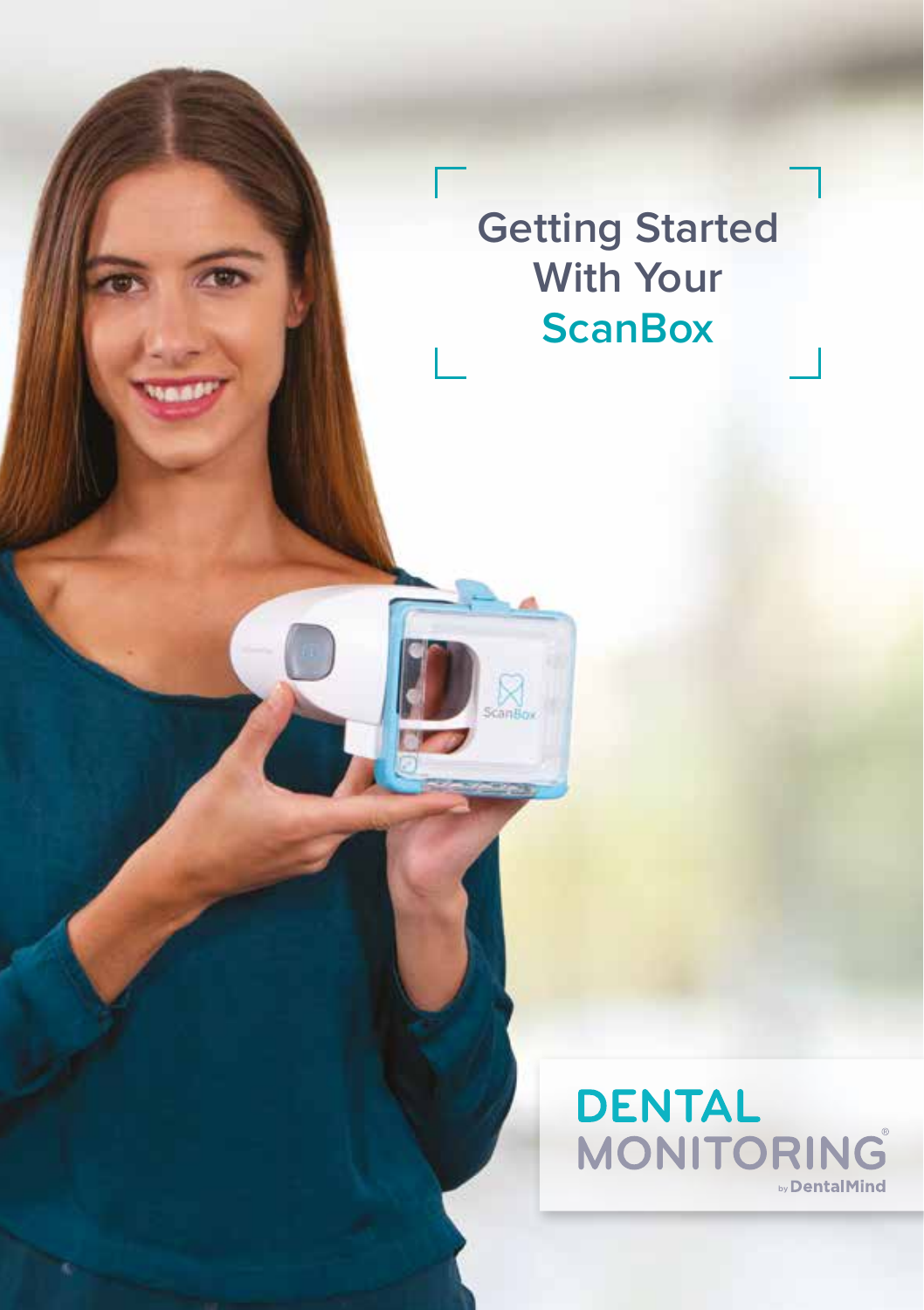

You are now ready to start your journey with Dental Monitoring. Your ScanBox has been designed to make it very easy!

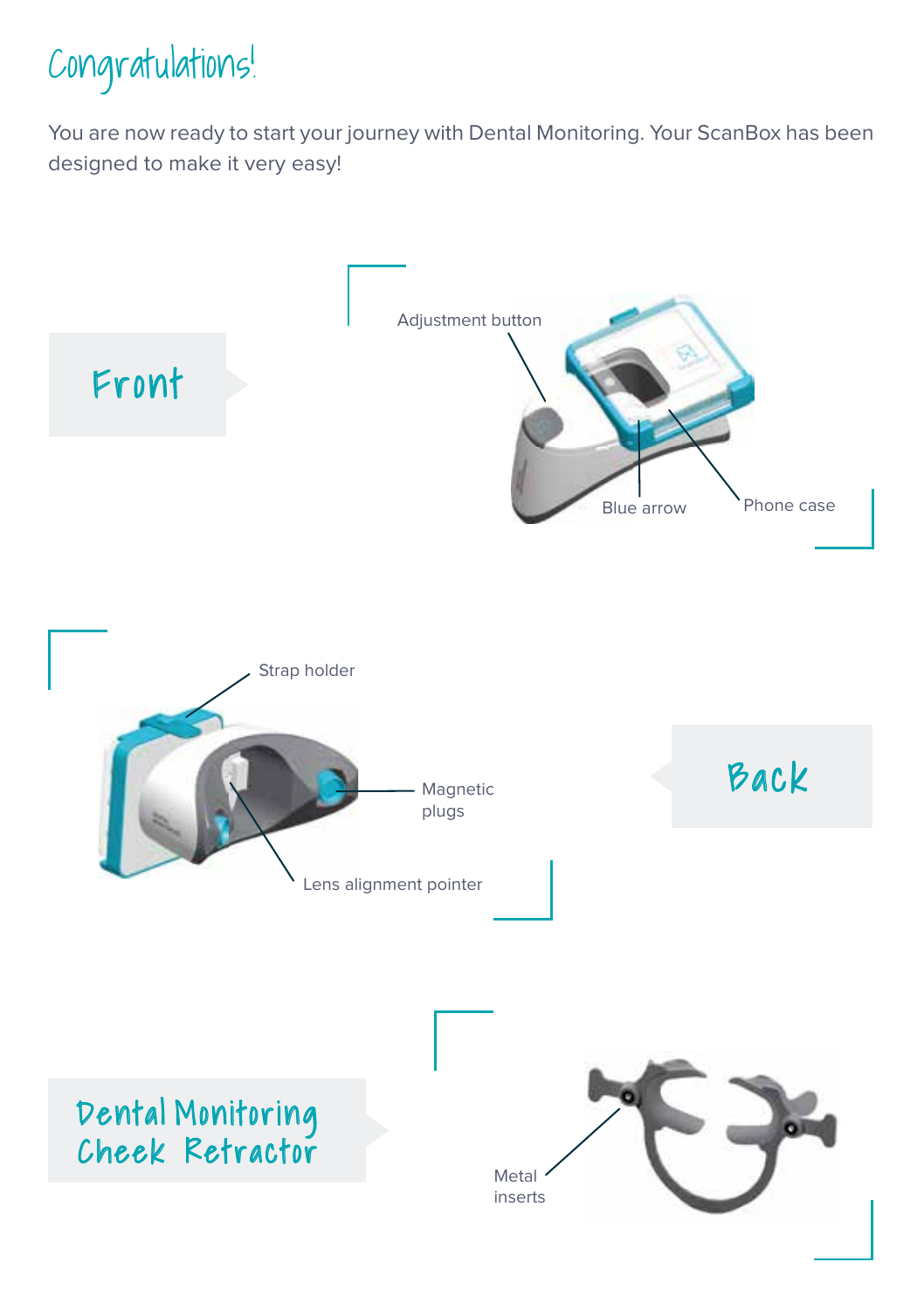# How To Take A Scan With Your ScanBox?

Video tutorials are also available on your App.



**Stand in front of a mirror and open your** Dental Monitoring App. Turn the volume up and **take o! your aligners.**



5 Double-tap your screen to start scanning and listen carefully to your App's instructions



Repeat the scan process for the different positions requested by your doctor.



 $2$  Place your smartphone (without its case) into the ScanBox with the back camera facing the back of the ScanBox. Align the camera with the blue arrow on the bottom left corner and secure your phone . Use the adjustment button on the front to align the camera with the ScanBox pointer.



 $\bullet$  Start moving your ScanBox at the speed of the gauge on your screen once you hear the sound of the camera. Try to keep your head still while you move the ScanBox.



10 To do so, remove the ScanBox from the Cheek Retractor by using your thumbs to press the release it. Then take the Cheek Retractor out.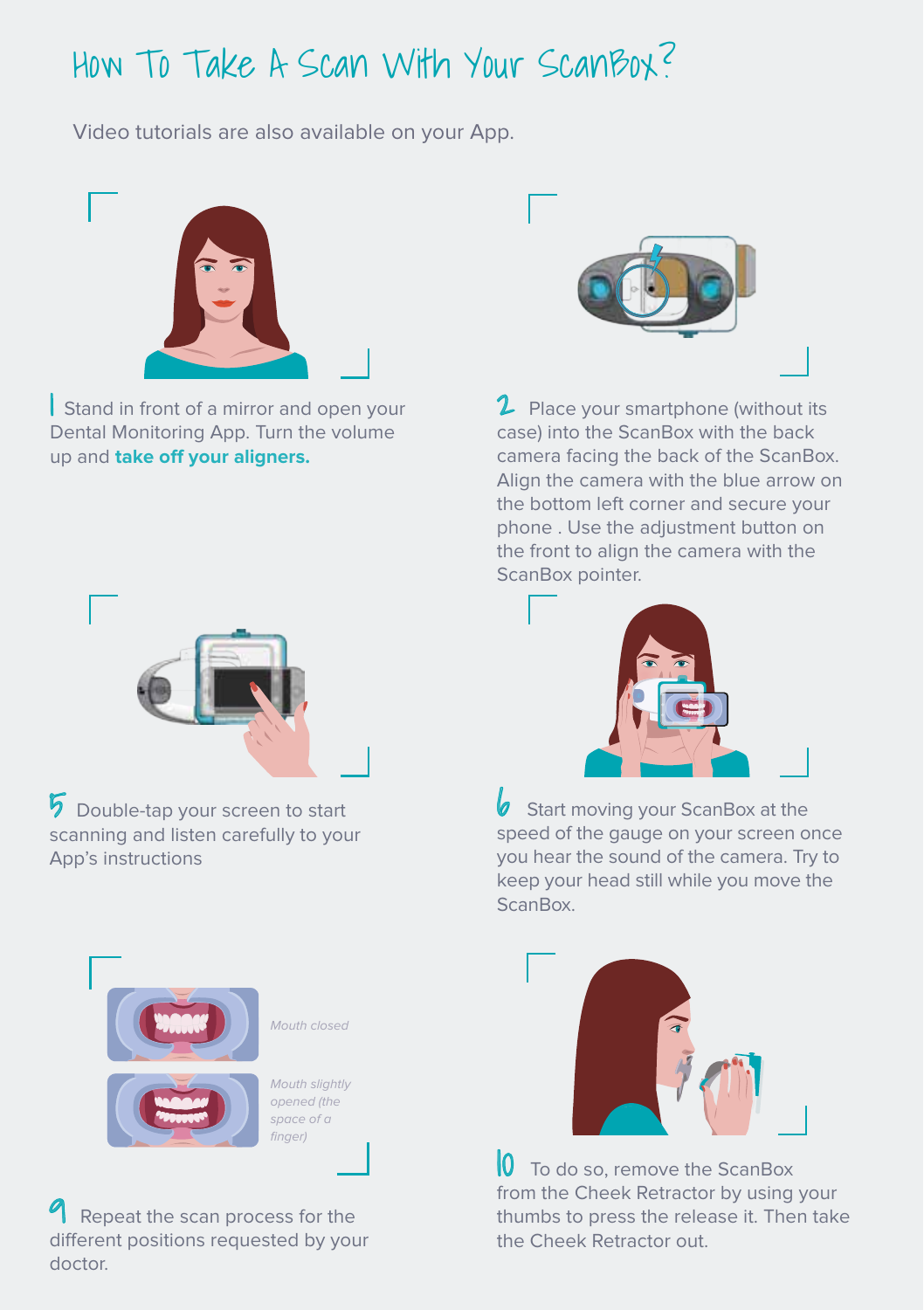

3 Insert your Dental Monitoring Cheek Retractor for all scans. It should be inserted one side and then the other with the connected arch on the bottom.



4 Connect your ScanBox to your Cheek Retractor. You'll hear a "click" when it's properly attached.



7 Your movement should be wide – from ear-to-ear – to ensure all your teeth are scanned.



**8** If necessary, you can restart your scan by pressing the "retry button".



**Put your aligners back on** and scan your smile again starting **from step 3**. Your mouth should be slightly opened with roughly the space of a finger between your teeth.

**Congratulations! You've completed your first scan.** 

**They will be automatically sent to your doctor and they will be in touch with next steps via the app.**

**Enjoy the rest of your day!**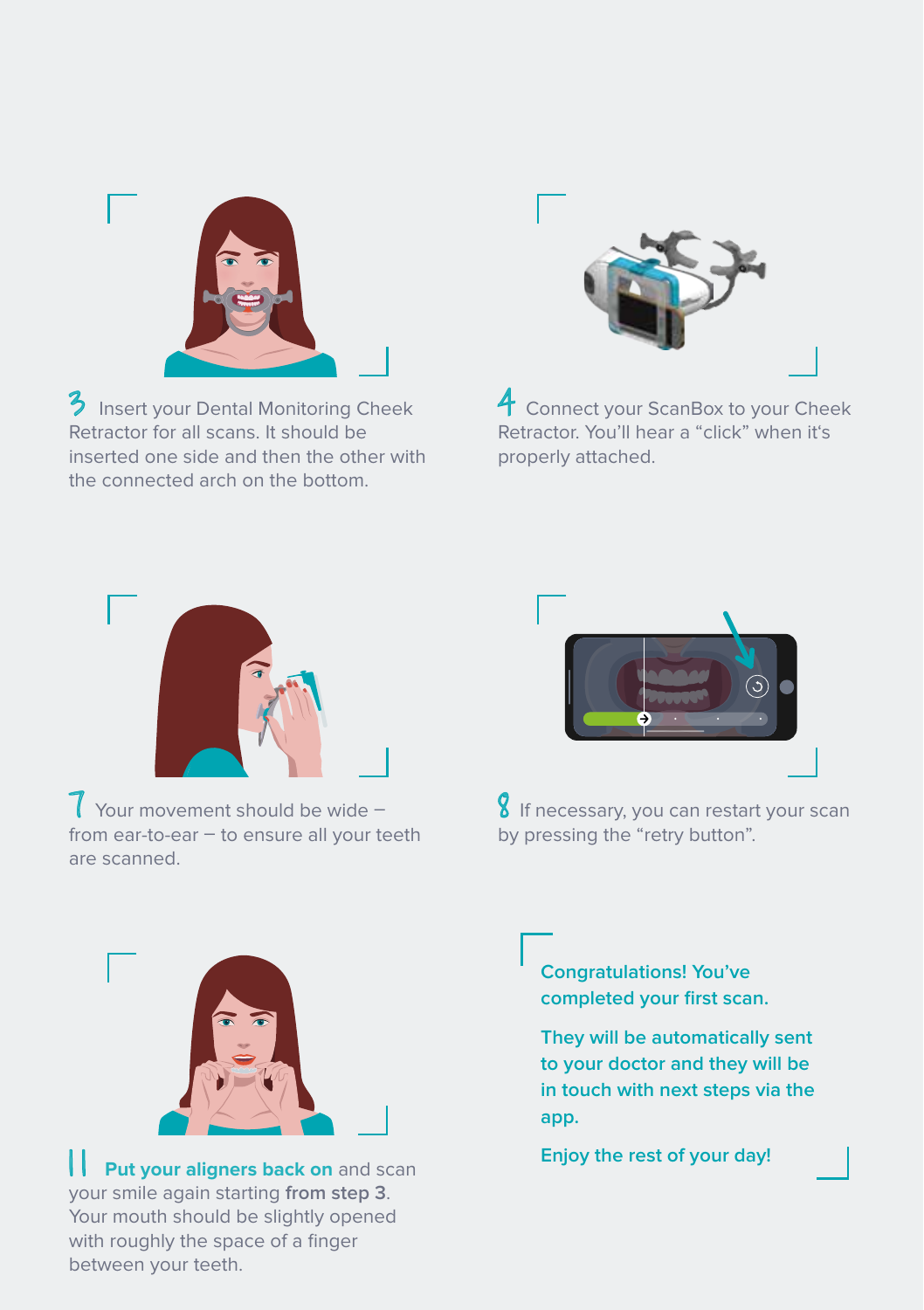

# **When can I take my first Dental Monitoring scan at home?**

You will receive a notification from your doctor on your App when it is time for your scans.

#### **How often should I take scans?**

The scan frequency is set by your doctor and fits your personalized treatment. If needed, your doctor may request you scan more or less frequently than your normal interval.

#### **How do I know when it is time for a new scan?**

When a new scan is required, you will receive a notification on the Dental Monitoring app. Just press the "Take a Scan" button to proceed.

#### **What happens if my scan is rejected?**

If your scan is rejected – don't worry, this can happen. You will receive an explanation as to why and tips to make sure your next scan is successful!

## **What if there is an update on the App?**

At Dental Monitoring, we always work on improving our products and your experience. Most of the time, no action will be rneeded. If we release a major update, you will be informed by e-mail.

## **Can I use another Cheek Retractor?**

Unfortunately, no. Your ScanBox is only compatible with the Dental Monitoring Cheek Retractor.